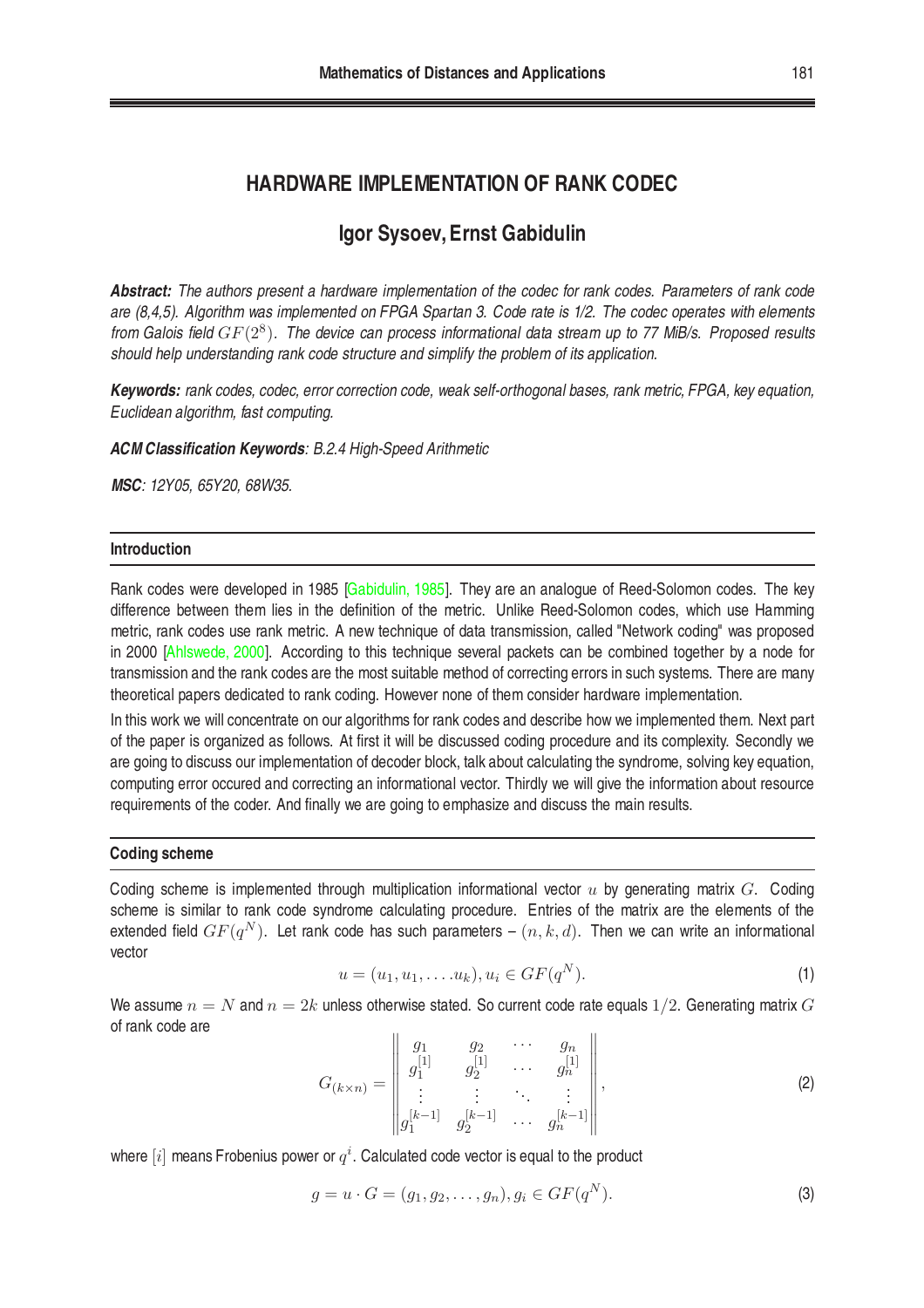Papers [\[Gabidulin, 2010\]](#page-7-2) and [\[Sysoev, 2011\]](#page-7-3) are describe how to perform similar operation using weak self-orthogonal bases [\[Gabidulin, 2006](#page-8-0)]. In this case asymptotic complexity of the operation can be evaluated as  $(N = n)$ 

<span id="page-1-1"></span>
$$
\mathcal{C}_{code} = \mathcal{O}\left((\log N)^2 N\right) + \mathcal{O}(N^{\log_2 3}).\tag{4}
$$

#### **Decoding scheme**

Code vector  $q$  can be distorted during data transmission. So write

$$
y = g + e,\tag{5}
$$

where

$$
e = (e_1, e_2, \dots, e_n), e_i \in GF(q^N).
$$
 (6)

If there are no more information apart from received vector  $y$  then decoder will be able to correct this word if and only if

$$
rank(e) \le \frac{d-1}{2}.\tag{7}
$$

# **Syndrome computing**

There are some ways to decode rank codes. Decoding using syndrome (i.e. syndrome decoding) are best investigated. Syndrome is the product of received vector  $y$  and check matrix  $H$ 

<span id="page-1-0"></span>
$$
s = y \cdot H. \tag{8}
$$

If all entries of the syndrome [\(8\)](#page-1-0) are equal to zero elements then rank decoder makes a decision that there are no errors. It associates the received vector  $c = y$  with an appropriated informational vector. The check matrix,

<span id="page-1-3"></span>
$$
H_{(d-1\times n)} = \begin{vmatrix} h_1 & h_2 & \cdots & h_n \\ h_1^{[1]} & h_2^{[1]} & \cdots & h_n^{[1]} \\ \vdots & \vdots & \ddots & \vdots \\ h_1^{[k-1]} & h_2^{[k-1]} & \cdots & h_n^{[k-1]} \end{vmatrix}, \qquad (9)
$$

is connected to the generating matrix [\(2\)](#page-0-0) and must fulfil next condition

$$
GH^T = 0.\t\t(10)
$$

The complexity of the operation [\(8\)](#page-1-0) may be estimated in similar way as the complexity of coding scheme. So we can use the evaluation [\(4\)](#page-1-1).

#### **Key equation solving**

An important decoding step is the key equation solving. We shall denote the basis of an error space by  $b_E$ , that is

<span id="page-1-2"></span>
$$
b_E = (E_1, E_2, \dots, E_m),
$$
\n(11)

where  $m$  – rank of the error occurred with  $E_i\in GF(q^N).$  For next discussion we will need the definition

**Definition 1:** Polynomial  $L(z)$  over  $GF(q^N)$  called *linearized* if  $L(z) = \sum_i L_i z^{p^i}$ .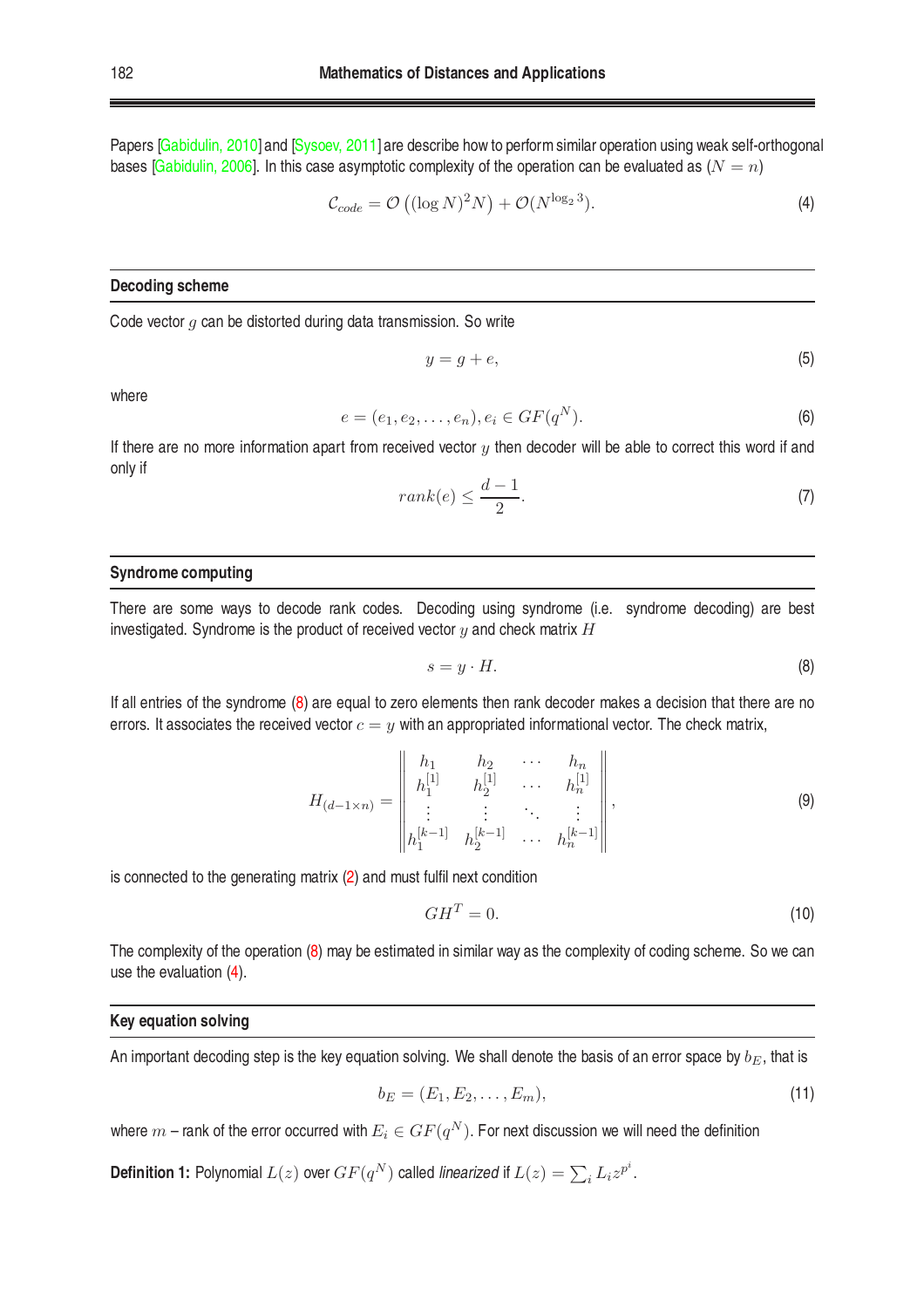Let ∆(z) denotes a linearized polynomial which roots are superposition of the vectors from [\(11\)](#page-1-2), so called *error span polynomial*,

<span id="page-2-3"></span>
$$
\Delta(z) = \sum_{p=0}^{m} \Delta_p z^{[p]}.
$$
\n(12)

Then

$$
\Delta(E) = 0,\tag{13}
$$

and  $E$  is any linear superposition of the basis vectors from  $(11)$ 

<span id="page-2-2"></span>
$$
E = \sum_{i=1}^{m} \beta_i E_i, E_i \in b_E, \forall \beta_i \in GF(q).
$$
 (14)

Then let us write the key equation for rank code

<span id="page-2-0"></span>
$$
F(z) = \Delta(z) \cdot S(z) \mod z^{[d-1]}.
$$
\n<sup>(15)</sup>

In [\(15\)](#page-2-0)  $F(z)$  are defined as

$$
F(z) = \sum_{i=0}^{m-1} F_i z^{[i]},
$$
\n(16)

where

<span id="page-2-1"></span>
$$
F_i = \sum_{p=0}^{i} \Delta_p s_{i-p}^{[p]}, i = 0, 1, \dots, m-1
$$
\n(17)

and  $S(z)$  denotes linearized syndrome polynomial

$$
S(z) = \sum_{j=0}^{d-2} s_j z^{[j]}.
$$
 (18)

In paper [\[Gabidulin, 1985](#page-7-0)] the author showed that for solving the key equation it is sufficiently to divide  $z^{[d-1]}$  by syndrome polynomial [\(18\)](#page-2-1). One of the way is using the method of successive divisions (i.e. Euclidean algorithm). In papers [\[Sysoev, 2011\]](#page-8-1)and [\[Gabidulin, 2011](#page-8-2)]itwas proposed optimized Euclidean algorithmfor linearized polynomials. This algorithmallow us to use recurrence scheme and are most suitable for hardware implementation. Its asymptotic complexity are evaluated as

$$
\mathcal{C}_{euclid} = \mathcal{O}(N^{3.585}).\tag{19}
$$

#### **Finding roots of error span polynomial**

After the last operation the decoder should find roots of key equation  $\Delta(z) = 0$ 

$$
\Delta(z) = \sum_{p=0}^{m} \Delta_p z^{[p]}.
$$
\n(20)

Remember that this solution should satisfy [\(14\)](#page-2-2). To solve key equation we can use the method, described in [\[Berlekamp, 1968\]](#page-8-3). For this, we will need the following theorem

**Theorem 1:** Let  $L(z)$  – linearized polynomial and  $z = \sum_k Z_k \alpha^k$ , where  $Z_k \in GF(q)$ , then  $L(z)$  =  $\sum_k Z_k L(\alpha^k)$ 

### **Proof.** See [\[Berlekamp, 1968\]](#page-8-3).

From Theorem 1 it follows that for finding roots of error span polinomial [12,](#page-2-3) it is necessary to calculate value of this polynomial in certain points and express the results in standard basis

$$
b_{std} = (\alpha^0, \alpha^1, \alpha^2, \dots, \alpha^N), \alpha \in GF(q^N). \tag{21}
$$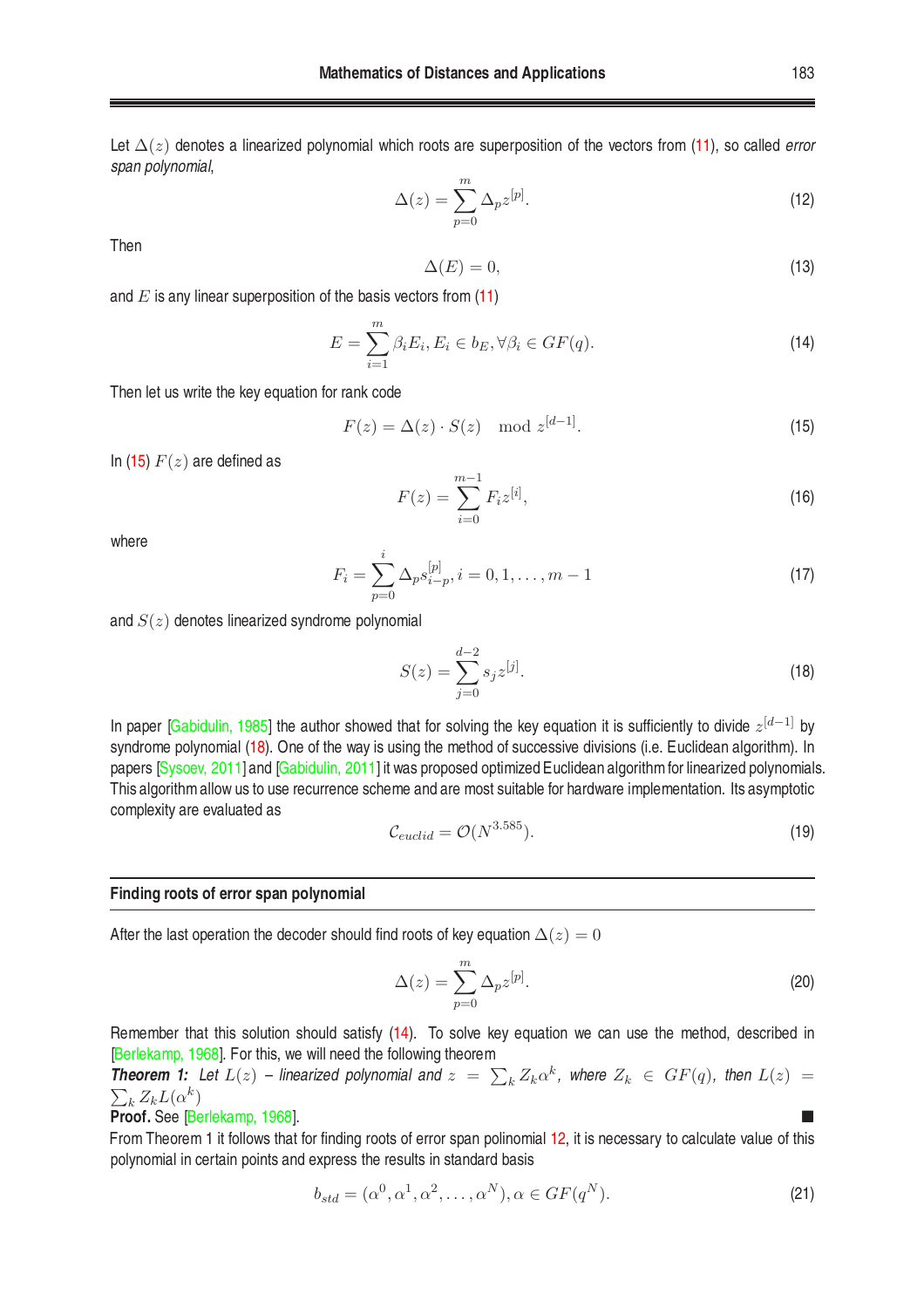That is

$$
\Delta(\alpha^k) = \sum_{i=0}^m \lambda_{ki} \cdot \alpha^i, k = 0, 1, \dots, m, \lambda_{ki} \in GF(2^N).
$$
 (22)

After this calculation we can construct a matrix  $(m + 1) \times (m + 1)$ , which entries are from  $GF(q)$ 

$$
\Omega = \begin{vmatrix}\n\lambda_{00} & \lambda_{01} & \cdots & \lambda_{0m} \\
\lambda_{10} & \lambda_{11} & \cdots & \lambda_{1m} \\
\vdots & \vdots & \ddots & \vdots \\
\lambda_{m0} & \lambda_{m1} & \cdots & \lambda_{mm}\n\end{vmatrix}.
$$
\n(23)

<span id="page-3-0"></span>Then the problem of finding roots of error span polynomial is equivalent to the finding a solution for the next matrix equation:

$$
Z \cdot \Omega = \begin{vmatrix} Z_0 & Z_1 & \dots & Z_m \end{vmatrix} \cdot \begin{vmatrix} \lambda_{00} & \lambda_{01} & \cdots & \lambda_{0m} \\ \lambda_{10} & \lambda_{11} & \cdots & \lambda_{1m} \\ \vdots & \vdots & \ddots & \vdots \\ \lambda_{m0} & \lambda_{m1} & \cdots & \lambda_{mm} \end{vmatrix} = \begin{vmatrix} 0 & 0 & \cdots & 0 \end{vmatrix}.
$$
 (24)

The null vector is placed at the right side of the equation [\(24\)](#page-3-0). This equation may be solved by the means of transformation of the matrix from current form into idempotent one (see example 2.57 in [\[Berlekamp, 1968](#page-8-3)]). Then the roots of error span polynomial, or [\(11\)](#page-1-2), may be derived from matrix rows. Thus we will calculate error values  $(11)$ .

#### **Find error locator**

After calculating [\(11\)](#page-1-2) it is necessary to calculate error locator. At first step we need to solve a shortened set of equations [\[Gabidulin, 1985](#page-7-0)]:

<span id="page-3-1"></span>
$$
\sum_{j=1}^{m} E_j x_j^{[p]} = s_p, p = 0, 1, \dots, m - 1.
$$
 (25)

<span id="page-3-2"></span>All the equations transform in such way that at the end of operations we will got unknown variables of equal power, that is

$$
\sum_{j=1}^{m} E_j^{[m-p]} x_j^{[m-1]} = s_p^{[m-p]}, p = 0, 1, \dots, m-1.
$$
 (26)

Complexity of the operation [\(25\)](#page-3-1) are evaluated as

$$
\mathcal{C}_{conv} = \mathcal{C}_{mult}\left((m-1)^2 + \frac{(m-1)m}{2}\right),\tag{27}
$$

where  $\mathcal{C}_{mult}$  is the multiplication complexity for the pair of elements from the extended finite field  $GF(q^N)$  in the current basis. In paper [\[Gabidulin, 2010](#page-7-2)] and [\[Sysoev, 2011\]](#page-8-1) It was shown how we may optimize a set of base operations (multiplication, powering, inversion) using weak self-orthogonal bases. The set of equations [\(26\)](#page-3-2) is the system of linear equations. It can be rewrited into the product of matrix by vector

$$
\begin{vmatrix} E_1^{[m-1]} & E_2^{[m-1]} & \cdots & E_m^{[m-1]} \\ E_1^{[m-2]} & E_2^{[m-2]} & \cdots & E_m^{[m-2]} \\ \vdots & \vdots & \ddots & \vdots \\ E_1^{[0]} & E_2^{[0]} & \cdots & E_m^{[0]} \end{vmatrix} \begin{vmatrix} x_1^{[m-1]} \\ x_2^{[m-1]} \\ \vdots \\ x_{m-1}^{[m-1]} \end{vmatrix} = \begin{vmatrix} s_0^{[m-1]} \\ s_1^{[m-2]} \\ \vdots \\ s_{m-1}^{[0]} \end{vmatrix} . \tag{28}
$$

<span id="page-3-4"></span><span id="page-3-3"></span>To solve a system of equations [\(26\)](#page-3-2) expressed in [\(28\)](#page-3-3), we will use Gaussian elimination. So

$$
\begin{vmatrix} 1 & \tilde{E}_{12} & \cdots & \tilde{E}_{1m} \\ 0 & 1 & \cdots & \tilde{E}_{2m} \\ \vdots & \vdots & \ddots & \vdots \\ 0 & 0 & \cdots & 1 \end{vmatrix} \begin{vmatrix} x_1^{[m-1]} \\ x_2^{[m-1]} \\ \vdots \\ x_{m-1}^{[m-1]} \end{vmatrix} = \begin{vmatrix} \tilde{s}_0 \\ \tilde{s}_1 \\ \vdots \\ \tilde{s}_{m-1} \end{vmatrix} . \tag{29}
$$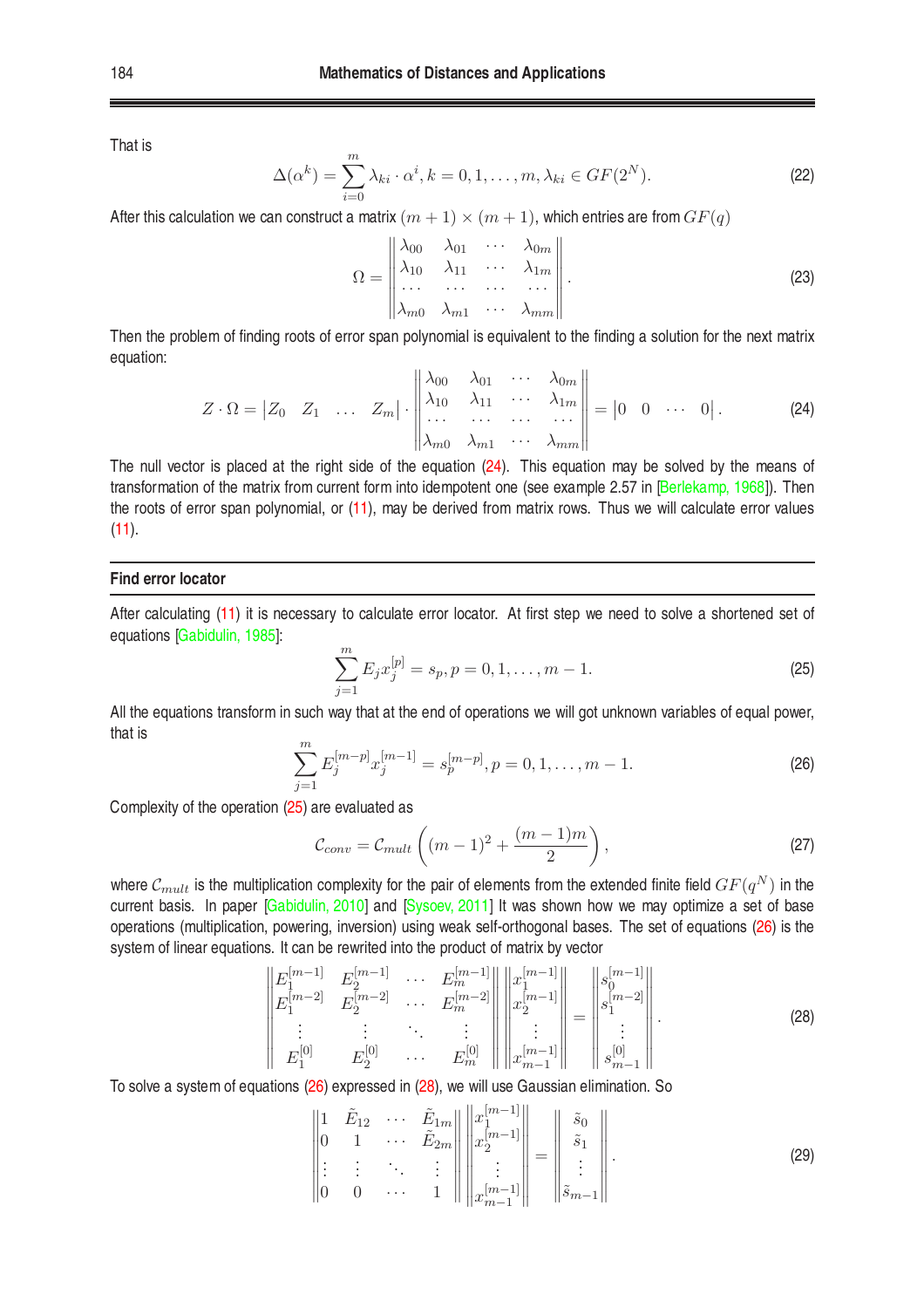Complexity of solving such the system [\(29\)](#page-3-4) using Gaussian Elimination evaluated as

$$
C_{Gauss} = C_{inv} \cdot m + C_{mult} \left(\sum_{k=1}^{m} k^2\right) + C_{add} \left(\sum_{l=1}^{m} l(l-1)\right),\tag{30}
$$

where  $C_{add}$  and  $C_{inv}$  are appropriated estimations of complexity for the sum of two elements from extended field and inversion of the element in current basis.

Complexity of the solution (reduction to Gaussian form) equals to

$$
C_{solveX} = (C_{mult} + C_{add}) \frac{m(m-1)}{2}.
$$
\n(31)

<span id="page-4-0"></span>After this operation we will got a set of independent equations

$$
\sum_{i=1}^{m} x_p^{[m-1]} = \hat{s}_p, p = 0, 1, \dots, m-1.
$$
 (32)

Each equation from [\(32\)](#page-4-0) is solving by means of raising to power  $[n - (m - 1)]$ . Complexity of the powering may be evaluated as

$$
\mathcal{C}_{xPow} = \mathcal{C}_{mult} \cdot m(n - (m - 1)).\tag{33}
$$

After the calculating  $x_p$  we may form a system of equation which solution is a set of error locators [\[Gabidulin, 1985\]](#page-7-0)

<span id="page-4-1"></span>
$$
x_p = \sum_{j=1}^n Y_{pj} h_j, p = 1, 2, \dots, m.
$$
 (34)

In equation [\(34\)](#page-4-1)  $h_j$  are the entries of the first row in check matrix [\(9\)](#page-1-3) with  $h_j\in GF(q^N).$   $Y_{pj}$  are elements of the error locators matrix  $(m \times n)$ ,  $Y_{pj} \in GF(q)$ . It is worth noting that all the equations [\(34\)](#page-4-1) are independent and have unique solution. The element  $h_j \in GF(q^N)$  can be expressed in the form of vector which entries are the elements  $h_{ji}$  from  $GF(q)$ . Thus each equation [\(34\)](#page-4-1) can be represented in the next form

$$
X_{p} = \hat{H} \cdot Y_{p} = \begin{vmatrix} x_{p1} \\ x_{p2} \\ \vdots \\ x_{pn} \end{vmatrix} = \begin{vmatrix} h_{11} & h_{21} & \cdots & h_{n1} \\ h_{12} & h_{22} & \cdots & h_{n2} \\ \vdots & \vdots & \ddots & \vdots \\ h_{1n} & \cdots & \cdots & h_{nn} \end{vmatrix} \cdot \begin{vmatrix} Y_{p1} \\ Y_{p2} \\ \vdots \\ Y_{pn} \end{vmatrix}.
$$
 (35)

To find  $Y_p$  it is necessary to multiply  $X_p$  by the matrix  $\hat{H}^{-1}$ . This matrix is independent from input information and may be evaluated at the step of device development. Complexity of the operation should be not more than (upper-bound estimate)

$$
\mathcal{C}_Y = \mathcal{C}_{add} \cdot (n-1)m. \tag{36}
$$

# **Error finding and vector correction**

Using known error locators matrix  $Y_{pj}$  (from [\(34\)](#page-4-1)), and the obtained error span matrix  $E_i$  [\(11\)](#page-1-2), it will be simple to got error values  $e_k$  for each entry from received corrupted code vector  $y$ 

$$
e = EY = ||E_1 \quad E_2 \quad \cdots \quad E_m|| \cdot \begin{vmatrix} Y_{11} & Y_{12} & \cdots & Y_{1n} \\ Y_{21} & Y_{22} & \cdots & Y_{2n} \\ \vdots & \vdots & \ddots & \vdots \\ Y_{m1} & Y_{m2} & \cdots & Y_{mn} \end{vmatrix}.
$$
 (37)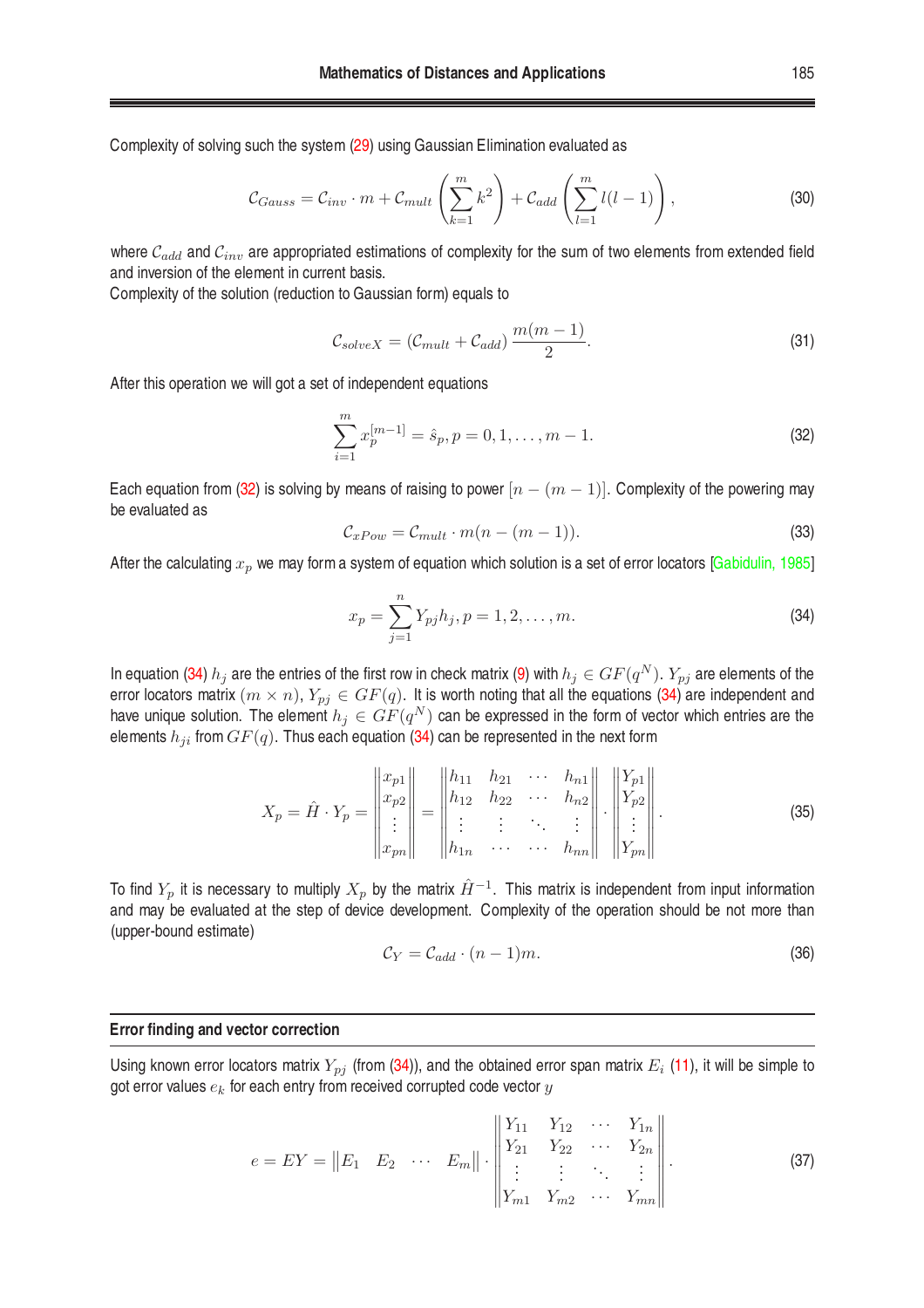Error correction operation is a simple subtraction

$$
g = y - e.\t\t(38)
$$

A common complexity of the error calculation and code vector correction are evaluated as

$$
\mathcal{C}_e = \mathcal{C}_{add} \cdot (nm). \tag{39}
$$

After the correction of received vector we need to find informational vector

$$
\tilde{u} = g \cdot D = u \cdot G \cdot D. \tag{40}
$$

For equality  $\tilde{u}$  and  $u$  it is necessary to satisfy the condition

$$
G_{(k\times n)} \cdot D_{(n\times k)} = I_{(k\times k)},\tag{41}
$$

where I denotes the unity matrix with identity components from  $GF(q^N)$  at the diagonal. Matrix  $D$  is defined unambiguously and calculates a priori. Complexity of multiplication vector  $g$  by matrix  $D$  may be estimated as

$$
\mathcal{C}_u = \mathcal{C}_{mult} \cdot mn + \mathcal{C}_{add} \cdot (n-1)m. \tag{42}
$$

## **Resource demanding**

The authors have implemented described algorithm using hardware description language VHDL. Our goal was the developing a codec for rank code with the following parameters  $(8, 4, 5)$ . A base field was  $GF(2)$ . An extended field was  $GF(2^8)$ , i.e.  $N=8.$  Decoder has no information about row and column erasures.

Codec was designed as IP-block with simple inputs and outputs. The rest of the world can use signal "LOAD" and "Y[7:0]" for data input. For outputs other blocks should use corrected vector "I[7:0]" with "VALID" and "FAIL" flags. Such way does not constrain data channel. So the codec can be used with any transmitter such as copper (i.e. RS-485/Ethernet), memory (i.e. NAND Flash) or radio (i.e. ZigBee/WiFi) channels.

For more objective results this rank codec does not depend on specialized FPGA blocks (such as multipliers, block ram, I/O blocks). The device may be used not only in FPGA but also in applications specific integrated circuit (ASIC). Block scheme of full decoder you can see at figures [1](#page-6-0) and [2.](#page-6-1)

Figure [1](#page-6-0) shows blocks for searching error basis and interconnection between them. One can see two state machines, for "Euclid" and "Error Span" stages (denoted as "SM"). Structure is purposefully pipelined. So next decoding operation starts can begin before previous operation finish. Syndrome block consist of four independent calculators for each transposed check matrix row. Euclid stage block performs operations on linearized polynomials. "Euclid main" block are more complex and more frequently used. It decreases current power at each step of Euclidian algorithm. "Euclid final" are used once per decoding. "Error Span" block is simpler. It performs calculate values of ∆ linearized polynomial and outputs its roots.

Figure [2](#page-6-1) shows block diagram of algorithm for calculating error locator. One can see state machines chain. These state machines share memory and computational resources between each other. The system also have pipelined structure. Final stage "Data correction" check syndrome value and can decode received vector if there are no errors occured. Otherwise, it performs errors searching and, after that, calculations for finding informational vector. The obtained structure and results may be optimized better. But they are initial point and will help us to more precise evaluate complex systems based upon rank codes.

We used Active-HDL 7.2 Student Edition from Aldec [\[Aldec inc., 2012\]](#page-8-4) for simulation. Our project was developed for commercial FPGAs XC3S700AN-4FGG484C [\[Xilinx inc., 2008](#page-8-5)][\[Xilinx inc., 2012](#page-8-6)] and XC6SLX16-3CSG225 [\[Xilinx inc., 2012](#page-8-7)]. For generating the configuration bit file for FPGA we use software ISE WebPack by Xilinx inc. 13.1 [\[Xilinx inc., 2011](#page-8-8)].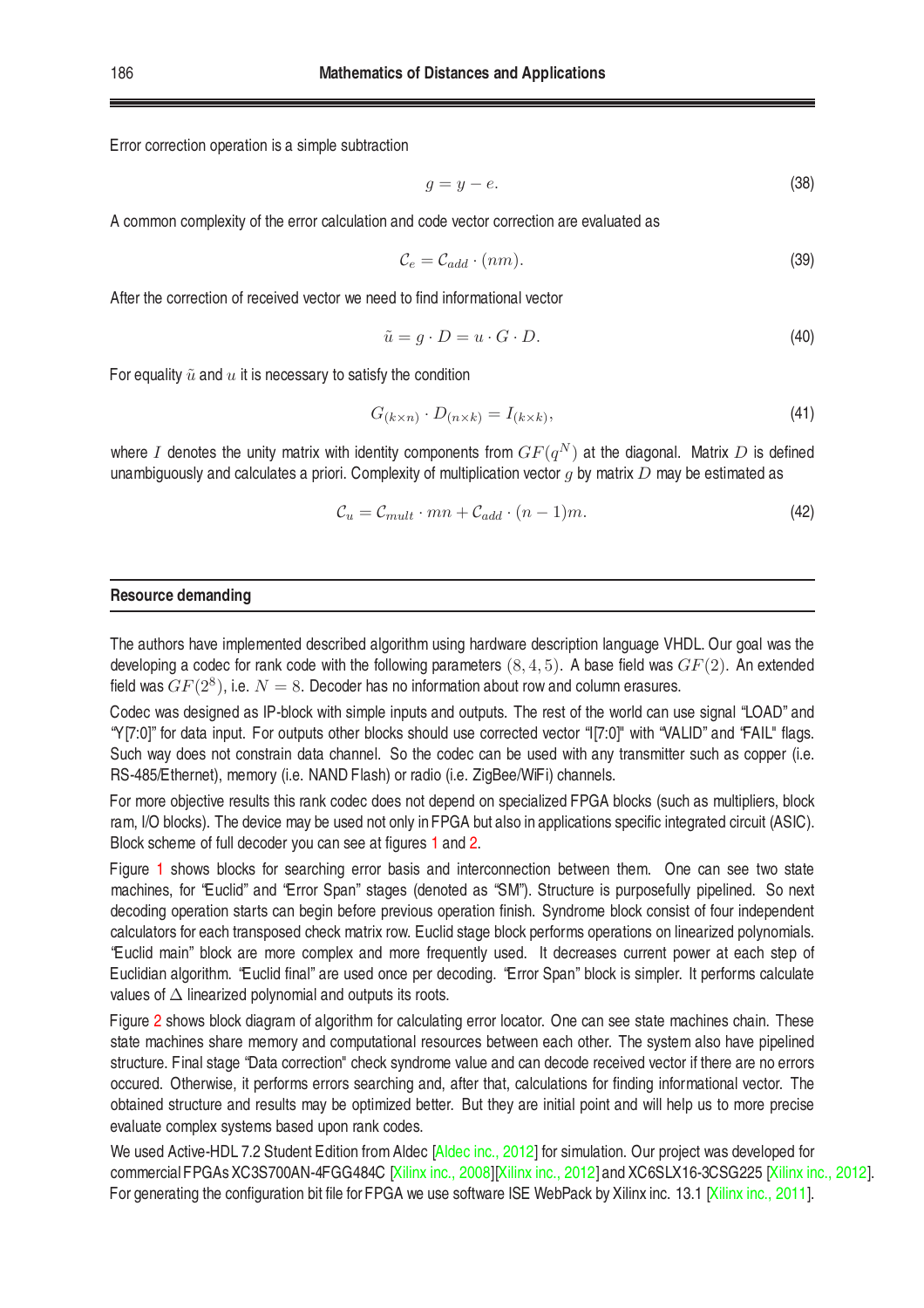

<span id="page-6-0"></span>Figure 1: Searching error basis block diagram



<span id="page-6-1"></span>Figure 2: Block diagram searching error locator and decoding received vector

Synthesis, translation, mapping and routing were performed with default settings. One can see authors's results in table [1.](#page-7-4) The codec can be run at 155 MHz Spartan-6 and 86 MHz for Spartan-3. So if current code rate is 1/2 then codec can perform data processing with 77 MiB/s and 43 MiB/s speed accordingly. When this work started, the best chip for commertial devices was Spartan-3AN. Today FPGA Spartan-6 preferred for new budget designs. It is recent and more popular FPGA [\[Xilinx inc., 2012\]](#page-8-7). The key difference between two FPGAs is the using technology and architecture. The Spartan-3 (denotes as "S3") technology is 90 nm, while Spartan-6 (denoted as "S6") one is 45 nm. Such difference in technology impacts on achievable speed. Indeed, table [1](#page-7-4) shows speed increasing.

Spartan 3A contain 4-input Look-Up table (LUT). Each LUT implements logic plus storage elements used as flipflops or latches [\[Xilinx inc., 2012](#page-8-6)]. Each configurable logic block in Spartan-6 consists of two slices. Each slice in Spartan-6 contains four 6-input LUTs, eight flip-flops and miscellaneous logic. As one can see in table of results, in new architecture number of used slices has been dramatically decreased. Obtained results show this difference between two FPGAs.

So table describes not only resource demanding for the new device, but also for legacy one. One can see and how new architecture suits for the codec. The main conclusion from the results lies in idea that rank codes may be implemented for industrial and experimental purposes, even in small series-produced devices.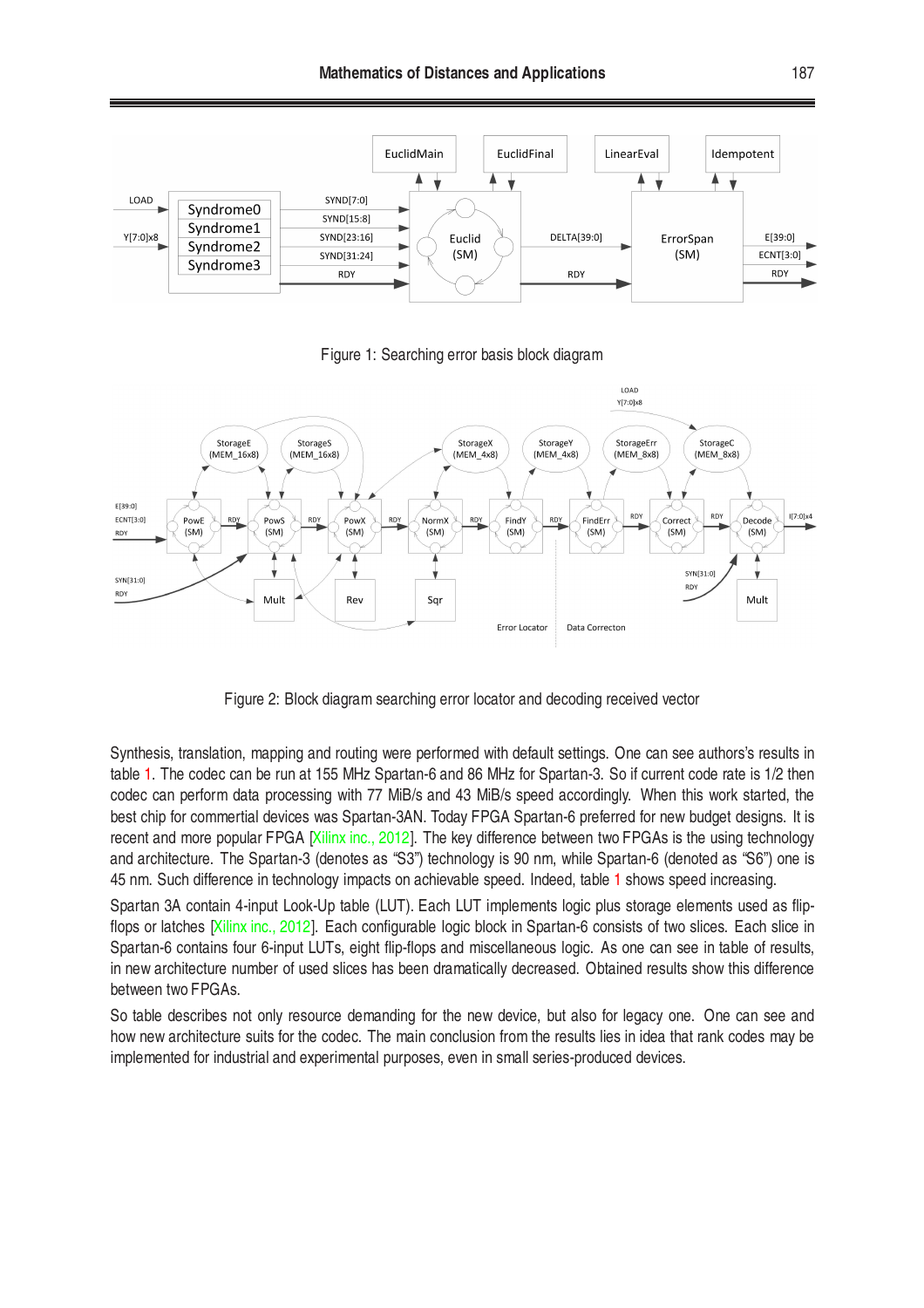| Operation             | Delay, | Slices,        |                | Flip-Flops,    |                | 4-input LUTs,  |                | Max. freq,     |                |
|-----------------------|--------|----------------|----------------|----------------|----------------|----------------|----------------|----------------|----------------|
|                       | cycles | number $(\% )$ |                | number $(\% )$ |                | number $(\% )$ |                | <b>MHz</b>     |                |
|                       |        | S <sub>3</sub> | S <sub>6</sub> | S <sub>3</sub> | S <sub>6</sub> | S3             | S <sub>6</sub> | S <sub>3</sub> | S <sub>6</sub> |
| <b>Full coder</b>     | 14     | 850            | 209            | 921            | 630            | 1247           | 859            | 163            | 282            |
|                       |        | (14)           | (9)            | (8)            | (3)            | (11)           | (9)            |                |                |
| Syndrome stage        | 25     | 728            | 196            | 897            | 620            | 933            | 614            | 176            | 313            |
|                       |        | (12)           | (9)            | (8)            | (3)            | (8)            | (7)            |                |                |
| KES (Euclid) stage    | 2040   | 1837           | 826            | 1980           | 1956           | 2945           | 2045           | 87             | 156            |
|                       |        | (31)           | (36)           | (17)           | (11)           | (25)           | (22)           |                |                |
| Error span stage      | 977    | 489            | 156            | 321            | 302            | 859            | 422            | 130            | 174            |
|                       |        | (8)            | (7)            | (3)            | (2)            | (7)            | (5)            |                |                |
| Error locator stage   | 401    | 877            | 262            | 927            | 784            | 1214           | 545            | 143            | 202            |
|                       |        | (15)           | (12)           | (8)            | (4)            | (10)           | (6)            |                |                |
| Data correction stage | 15     | 96             | 32             | 92             | 82             | 164            | 72             | 212            | 344            |
|                       |        | (2)            | (1)            | (1)            | (0)            | (1)            | (1)            |                |                |
| <b>Full decoder</b>   | 3458   | 3979           | 1380           | 4420           | 4027           | 6106           | 3564           | 86             | 155            |
|                       |        | (68)           | (61)           | (38)           | (22)           | (54)           | (40)           |                |                |
| <b>Full codec</b>     | 3472   | 4829           | 1583           | 5341           | 4657           | 7353           | 4423           | 86             | 155            |
|                       |        | (82)           | (70)           | (45)           | (26)           | (62)           | (49)           |                |                |

<span id="page-7-4"></span>Table 1: Simulation and synthesize results

#### **Conclusion**

Achieved results are important for further scientific research. They will help to estimate more carefully parameters of the systems based upon rank codes. Understanding the internal structure of the hardware codec should direct research efforts to the most important problems. Likewise, the results may be used to compare rank codes with Reed-Solomon codes from applied aspect.

In what follows one should consider more complex codecs, examine dependence of hardware implementation complexity on the main parameters and develope new algorithms for more efficient decoding.

#### **Acknowledgements**

The authors would like tothank Nina. I. Pilipchuk, Sergey M. Vladimirov, Alexander I. Kolybelnikov, Alexey V. Ourivsky and Alexander L. Shishkin for constructive critique and valuable advices.

#### **Bibliography**

- <span id="page-7-0"></span>[Gabidulin, 1985] E.M. Gabidulin, Theory of Codes with Maximum Rank Distance, Problems of Information Transmisson, Moscow, Vol. 21, No 1, 1985, pp. 3–16.
- <span id="page-7-2"></span>[Gabidulin, 2010] E.M. Gabidulin and I.Y. Sysoev Rank Codes Using Weak Self-Orthogonal Bases, Computational Technologies in Electrical and Electronics Engineering (SIBIRCON-2010), Irkutsk, July 2010, pp. 70–71.
- <span id="page-7-1"></span>[Ahlswede, 2000] R. Ahlswede E., N. Cai S.-Y. R. Li and R.W. Yeung, Network information flow, IEEE Trans. Inform. Theory, Vol. IT-46, pp. 1204-1216, July 2000.
- <span id="page-7-3"></span>[Sysoev, 2011] I.Y. Sysoev, Fast Algorithm for Computing Rank Code Syndrome Using Weak Self-Orthogonal Basis in  $GF(2^{2^N})$ , Proceedings of the 13-th International Conference "Digital signal processing and its applications", Moscow, 2011, Vol.1, pp. 78–81.